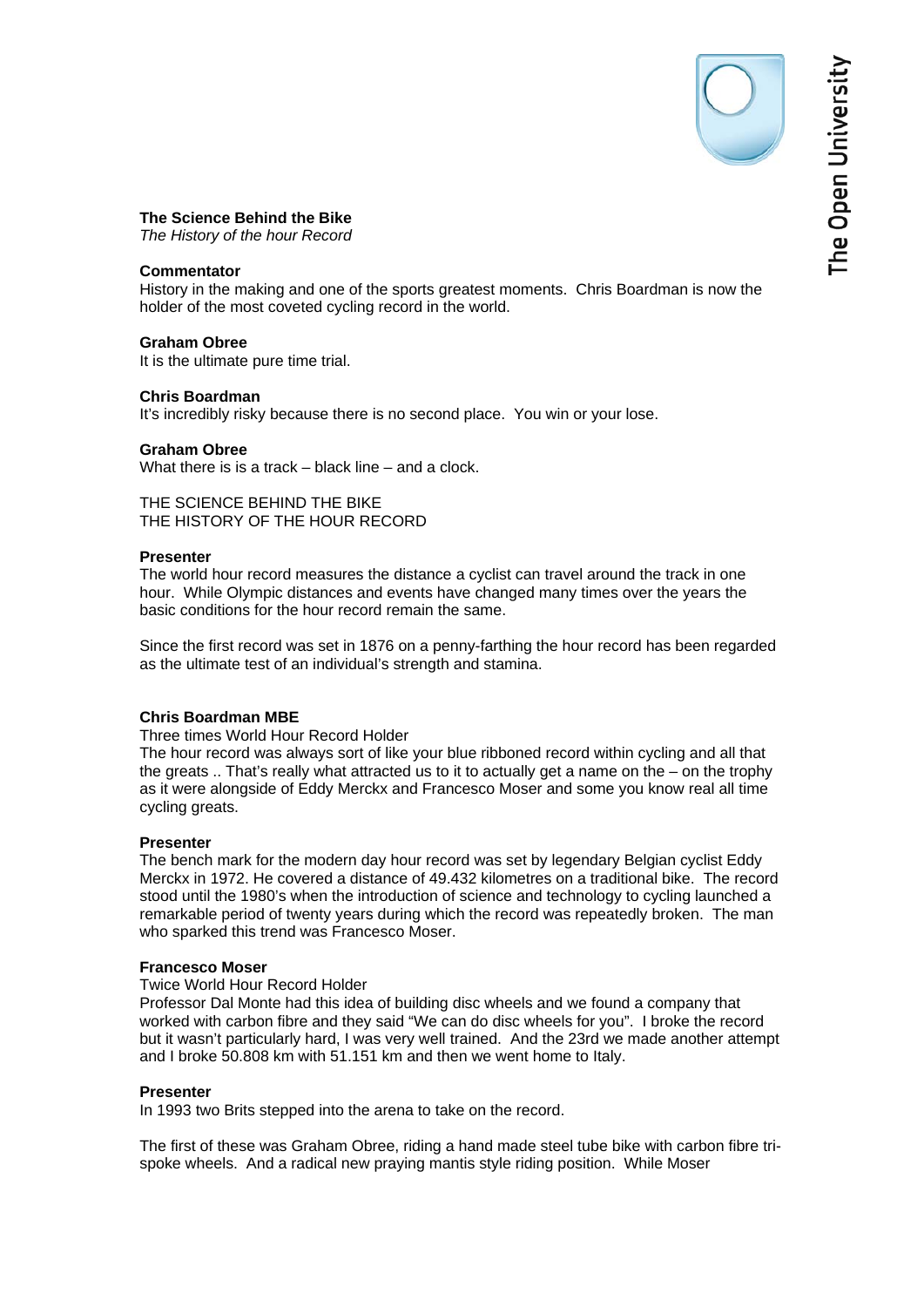introduced new materials and innovative bike design for his record attempts Obree concentrated on the aerodynamic aspect of long distance time trialling.

# **Graham Obree**

## Twice World Hour Record Holder

It's been my ambition since I was fifteen. The first thing that inspired me was the World Hour Record that I would ultimately one-day ride. And the ultimate inspiration for me was Merkxx and Moser. Especially Moser with his – his infusion of technology, pushing the limits of aerodynamics and bike technology. That started a whole year of technological innovation. It was the beauty of it and the purity and beauty of it. It's the law of the jungle. It's like the ultimate law of the jungle isn't it? Here's a track. Ride round it. You break the record and get all the glory or you don't break it and you go away and feel like nothing for years.

## **Presenter**

Obree broke the record covering 51.596 kilometres in a ride that changed his life.

#### Gerard Vroomen

## Innovator and Cervélo Bicycle Designer

Yeah I think that Graham Obree is really the example of how innovation can help your performance. I think that Graham Obree raced against people who were probably athletically more gifted than he was but with aerodynamics its ninety per cent resistance; the body is two thirds of that and you come out with the better body position than everybody else it doesn't matter that .. is maybe ten per cent less than the other guy. If you're aerodynamic resistance is ten per cent less you're the winner.

## **Presenter**

Hot on the heels of the innovative Scotsman Obree was the second British challenger – Olympic Champion Chris Boardman who just six days later broke the record on a bike with carbon air foil tubing, triathlon handle bars and carbon quad spoke wheels.

#### **Chris Boardman**

What appealed to me about the Hour Record was its seeming simplicity. There is a huge irony in that it just looked like you ride round in circles until someone says stop. But where it gets complex is you can do that in any way that you like from a positional point of view from to within – within parameters equipment point of view the pacing strategy is absolutely critical with something like this.

#### **Commentator**

And at 10 o'clock this morning Chris Boardman – enormous cheer from a stadium packed with 2000 spectators, rolls now and the attempt is on for the World Hour Record.

#### Chris Boardman

1993 was our first attempt on the World Hour Record and it came off the back of winning the Olympic Games in 1992.

## **Commentator**

This is unbelievable. No one has ever been inside 23 minutes at the 20 kilometres distance in the Hour Record before. Chris Boardman is on a schedule now to annihilate this record. History in the making and one of the sports greatest moments Boardman now – it's only a question of how far can he go. The record will shortly be his. 57 minutes, 28.749 at 50 kilometres but it's a record and there's no doubt about that. The gun has gone. Chris Boardman is now the holder of the most coveted cycling record in the world.

#### **Presenter**

Over the next three years the World Hour Record was broken a further five times on increasingly esoteric bikes. However the international cycling body the UCI, stepped in to outlaw Graham Obree's "praying mantis" style and tightened the rules on approved bikes and body position.

#### **Gerard Vroomen**